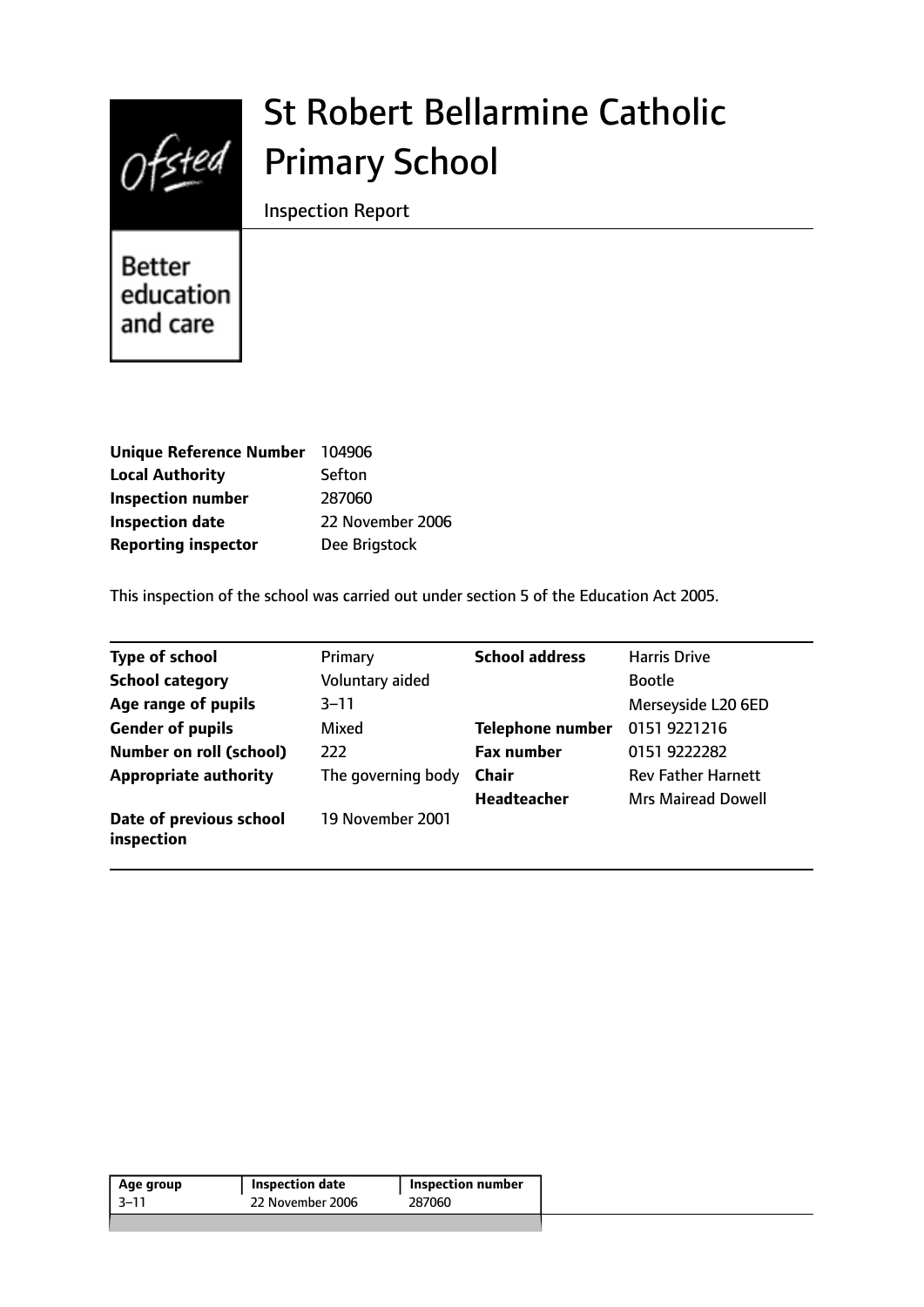© Crown copyright 2006

Website: www.ofsted.gov.uk

This document may be reproduced in whole or in part for non-commercial educational purposes, provided that the information quoted is reproduced without adaptation and the source and date of publication are stated.

Further copies of this report are obtainable from the school. Under the Education Act 2005, the school must provide a copy of this report free of charge to certain categories of people. A charge not exceeding the full cost of reproduction may be made for any other copies supplied.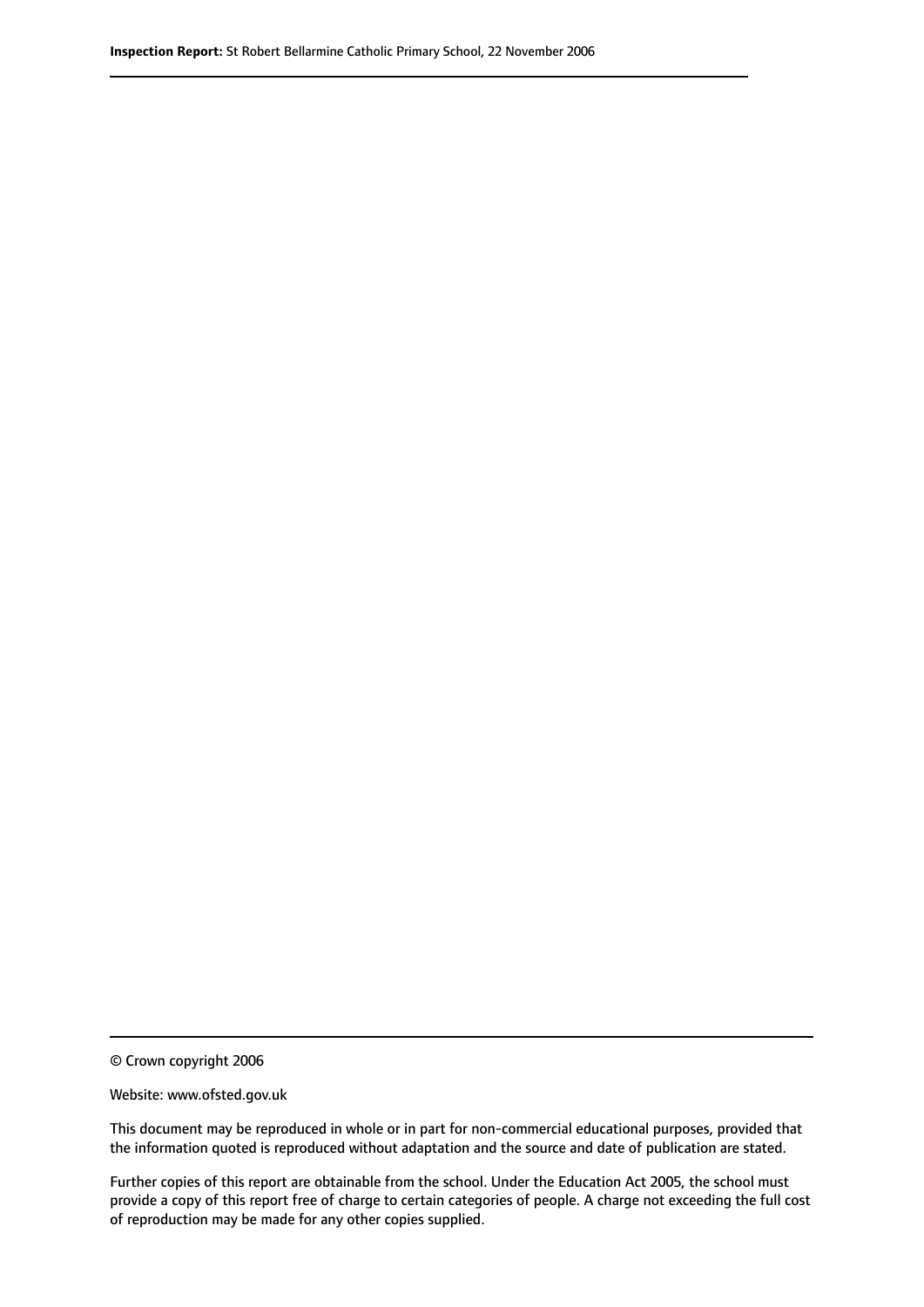# **Introduction**

The inspection was carried out by one Additional Inspector.

# **Description of the school**

St Robert Bellarmine is slightly larger than average. The number of pupils joining or leaving the school other than at the usual time is small and the demand for places exceeds supply because of the school's good reputation in the local community. The school serves a community of mixed social and economic circumstances and attainment on entry is below average. The proportion of pupils eligible for free school meals is above average. The majority of pupils are from a White British background but a few pupils from other ethnic backgrounds are included. Four pupils are at an early stage of learning English as an additional language. An above average proportion of pupils have learning difficulties and/or disabilities, most of whom have specific learning needs. No pupils have a statement of special educational need. The headteacher was appointed in September 2006. The school is actively pursuing the Healthy Schools Award.

### **Key for inspection grades**

| Grade 1 | Outstanding  |
|---------|--------------|
| Grade 2 | Good         |
| Grade 3 | Satisfactory |
| Grade 4 | Inadequate   |
|         |              |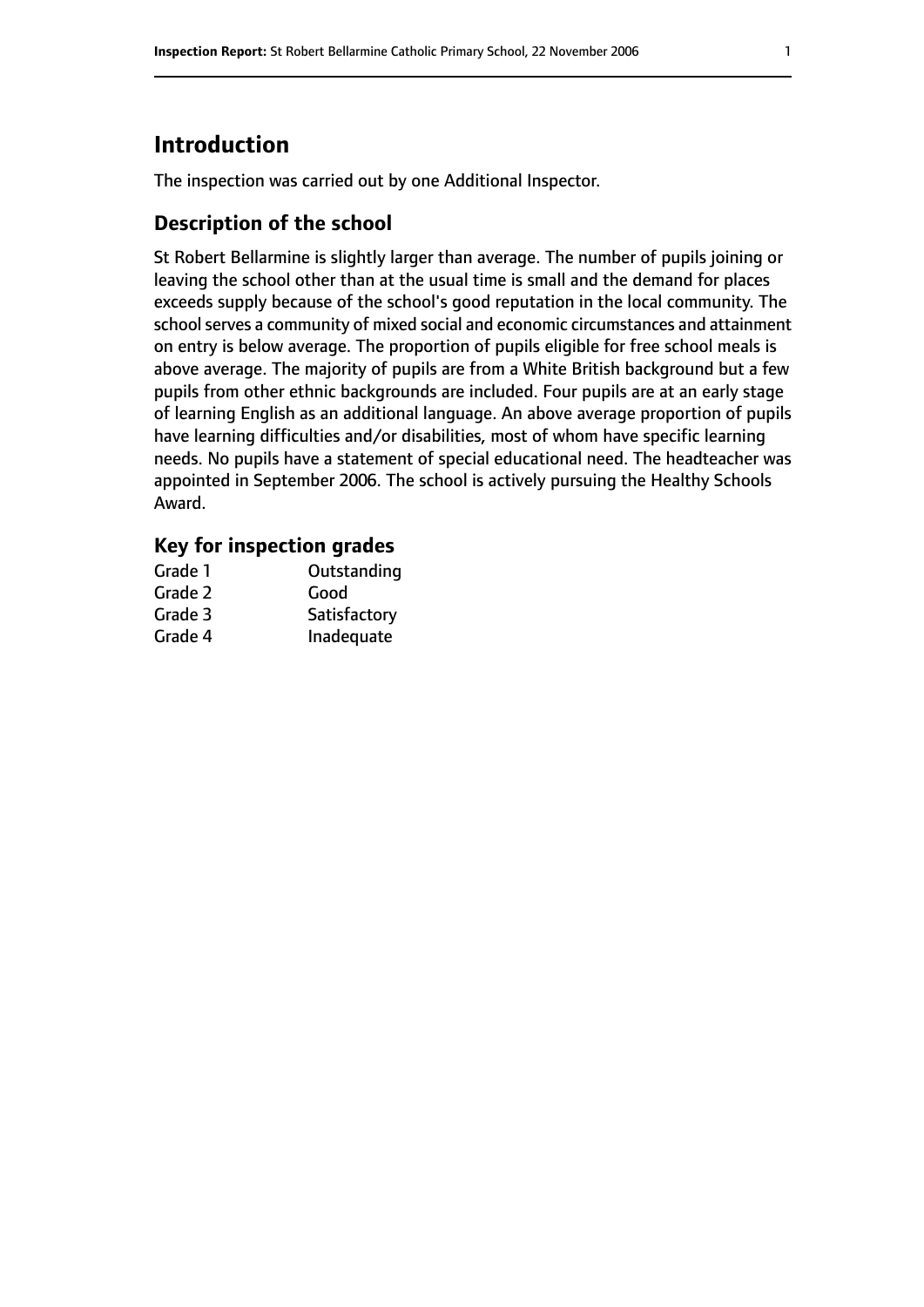# **Overall effectiveness of the school**

#### **Grade: 2**

This is a good school, which has improved well since the last inspection. It provides good value for money. Children enter the Nursery with below average standards and by Year 6, the standards they attain are above average. All pupils achieve well throughout the school. At the heart of the school's success are its strong Christian aims which guide pupils' good attitudes to work and their respect for each other. Leadership is positive and effective. The headteacher and her deputy headteacher lead a team of enthusiastic and talented staff. The example they set in their partnerships with colleagues and in their sheer hard work, sets the tone for school improvement.

Good care, guidance and support are appreciated by pupils and parents who are very positive that pupils feel safe in school and that vulnerable pupils are supported well. Pupils with learning difficulties and/or disabilities have frequent, well targeted support from external agencies as well as extra help from permanent staff. They achieve well. As a result of this support, pupils' personal development is good, as shown in their good behaviour and confidence that rare instances of bullying are sorted out. Their enjoyment of school is outstanding, illustrated by their attitudes to learning in classes, willingness to take on extra responsibilities and above average attendance. Indeed, due to the introduction of rewards for good attendance, pupils are anxious not to have any days off school. This enjoyment is also the result of good teaching. Pupils learn well because they have good relationships with staff, and teachers' marking guides them accurately on how to improve further. Teachers' use of accurate assessments to set pupils' targets is good and pupils are beginning to use this information to assess some of their own learning. For example, they enjoy their 15 minutes a day practice in mathematics on computers saying, 'It helps your maths and helps the teachers - tells them, and us, what you don't know.'

The good curriculum broadens pupils' knowledge of the wider world through educational visits and through bringing visitors into school. Pupils have a good knowledge of how to stay fit and healthy, promoted well by a wide range of extra-curricular sports clubs. The curriculum in the Foundation Stage is good, and includes interesting, practical activities to promote enjoyment and a love of learning. However, there are inequalities between the provision for Nursery and Reception children. The nursery is a new, purpose built unit with a good outdoor classroom. Reception children have limited access to an inner courtyard, which has a hard paved surface and is unsuitable for their needs. This restricts their learning in outdoor education. Plans are in place to improve this facility.

The headteacher has involved all subject coordinators in writing the school improvement plan, which clearly identifies the strategies and timescales to improve the school's provision. For example, it includes plans and a timescale to widen pupils' knowledge of other cultures, and to raise standards in mathematics further by providing additional opportunities for pupils to learn how to solve problems. Extra lessons in writing, designed to increase the number of pupils attaining above average standards, have also been put into place. Subject coordinators have embraced their recent training in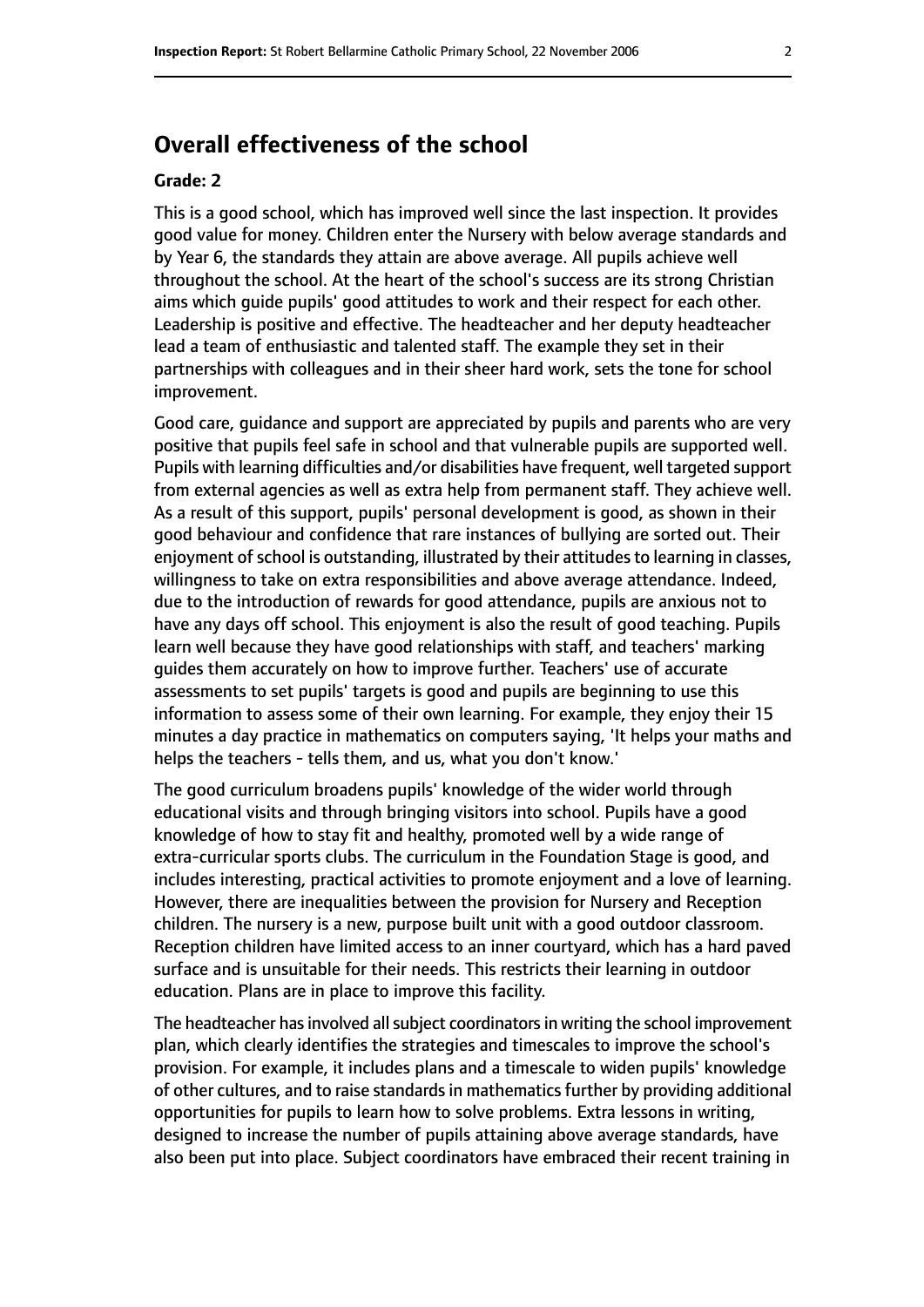leadership and management and their new roles in leading and managing their areas of responsibility are being embedded well. In contrast, the school's evaluation of its work is satisfactory. Although largely accurate, judgements on pupils' personal development and how effectively pupils are guided to improve further are too generous. More emphasis is placed on the intent of planned actions rather than the outcomes. Therefore, the school's capacity to improve is good rather than outstanding. Governors are committed and supportive but their involvement in evaluating the school's effectiveness and in planning future development is too recent to be good.

#### **What the school should do to improve further**

- Improve the clarity and precision of the school's self-evaluation and include all leaders and governors in judging the school's effectiveness.
- Improve the quality and use of the outdoor classroom for Reception children.

# **Achievement and standards**

#### **Grade: 2**

Pupils' achievement is good. From attainment which is below average when they enter the Nursery, children progress well through the Foundation Stage. Continuously good teaching and learning, coupled with pupils' good attitudes and enjoyment of school, result in standards being average by Year 2 and above average by Year 6. The school is now focusing on raising standards in English and mathematics further for the average attaining pupils, by providing them with additional teaching on how to write well and weekly lessons in problem solving in mathematics. In 2006, the results were lower than in previous years because of a higher than usual number of pupils with learning difficulties and/or disabilities in this cohort; these pupils also achieved well from their lower starting points.

# **Personal development and well-being**

#### **Grade: 2**

Pupils' personal development, including their spiritual, moral, and social development, is good and reflects the school's strong Christian aims. A Year 6 pupil commented, 'We go to church on feast days and we all join in.' Their understanding of their own culture is good but their knowledge of other cultures is limited. Pupils are thoughtful and kind to younger children and they behave well. This good behaviour plays a significant part in their good achievement and learning. A group of Year 6 pupils report that the headteacher has 'high standards for good manners,' one commenting, 'I've got better. I've had targets to improve my manners - and rewards.' Pupils have a good awareness of how to stay fit, healthy and safe. They eagerly take part in, and enjoy, the well organised physical activities and good food at lunchtimes. Pupils' enjoyment of school is outstanding and their attendance is above average. Because they attend school regularly and arrive on time, pupils develop good work habits. Their understanding of the world of work is enhanced further by a good partnership with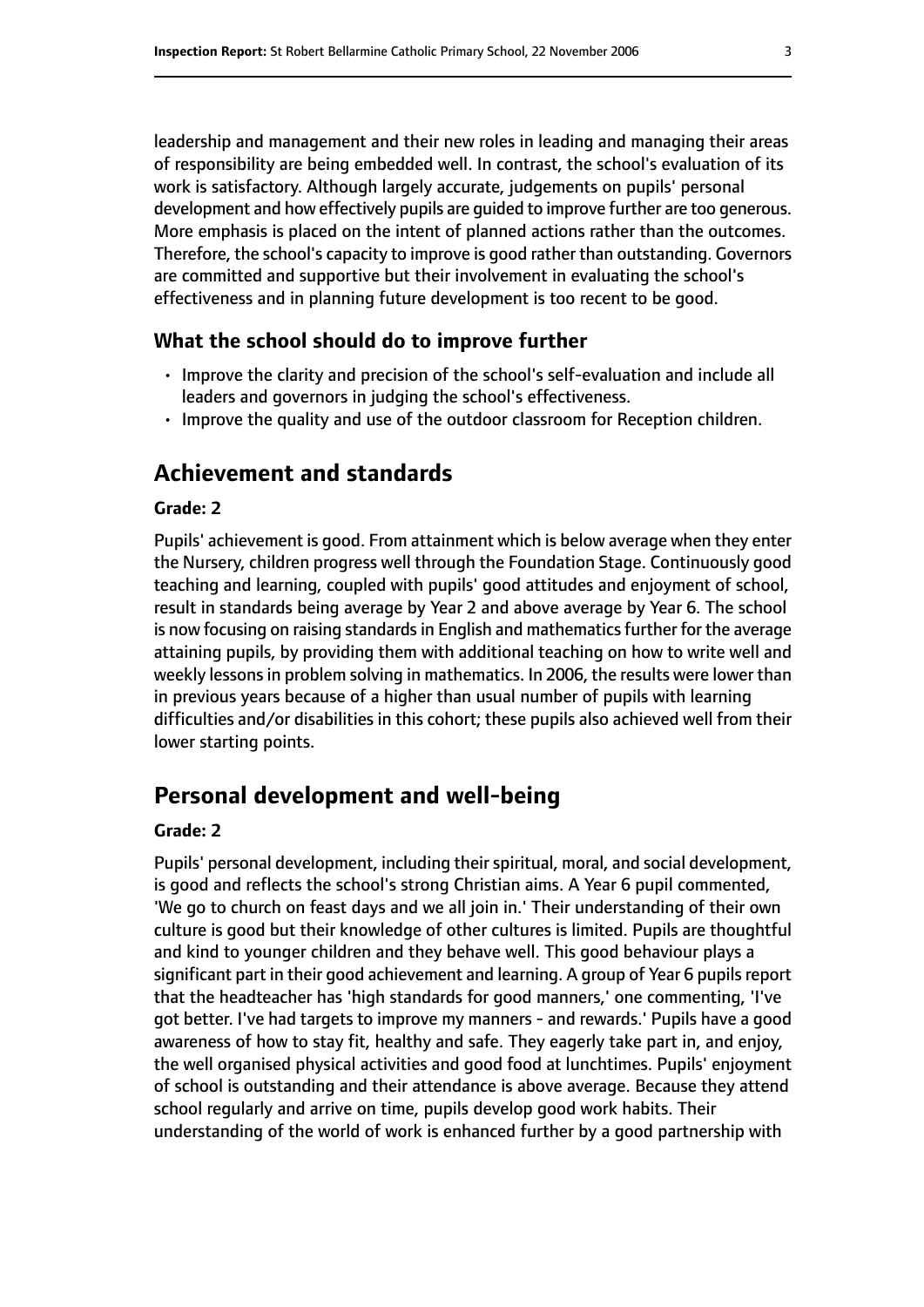local business. Older pupils are proud of their teamwork in making clown mobiles, and designing and printing business cards and posters using ICT.

# **Quality of provision**

### **Teaching and learning**

#### **Grade: 2**

Teaching and learning are good. Lessons are planned well to build on pupils' previous learning, are varied and often include interesting, practical learning activities, including the use of ICT. Teaching assistants work closely with teachers, contributing effectively to pupils' achievement. In the lessons visited during the inspection, pupils were always busily involved in their work and very well behaved. Classrooms are uncluttered and bright. Displays focus clearly on what pupils are currently learning and include hints and advice on how to improve their work further. Teachers' marking is good and refers directly to pupils' targets. Teachers' shared understanding of what constitute different standards in English, mathematics and science is satisfactory and improving, following recent training.

#### **Curriculum and other activities**

#### **Grade: 2**

The good curriculum promotes pupils' basic skills, their enjoyment of learning and their personal and social development well. It is well matched to pupils' needs from the Nursery to Year 6 and is considerably enriched by the out of school activities on offer, including residential visits. Pupils are enthusiastic about the extra trips and visits the headteacher has organised and the fact that she has 'brought a singing teacher in'. Pupils' learning about other faiths is satisfactory. Their learning about other cultures through, for example, art and music is underdeveloped. This is a target for improvement identified by the school, as is the introduction of a modern foreign language. Effective individual teaching plans ensure that pupils with learning difficulties progress well.

#### **Care, guidance and support**

#### **Grade: 2**

Parents understandably feel that their children are well cared for and supported. Some parents, at the headteacher's request, come into school twice a week to prepare toast for playtimes and pupils really appreciate this. Every effort is made to ensure pupils are safe and secure and procedures are fully in place for child protection and for vetting staff. Risk assessments are thorough.

Pupils with learning difficulties and/or disabilities and other groups of vulnerable children are well supported, including by external agencies. The school has set challenging targets for pupils to achieve. Teachers' guidance on how individuals could improve their work is good so pupils can explain not only what they need to do to improve further but how they are doing it. Older pupils have detailed checklists to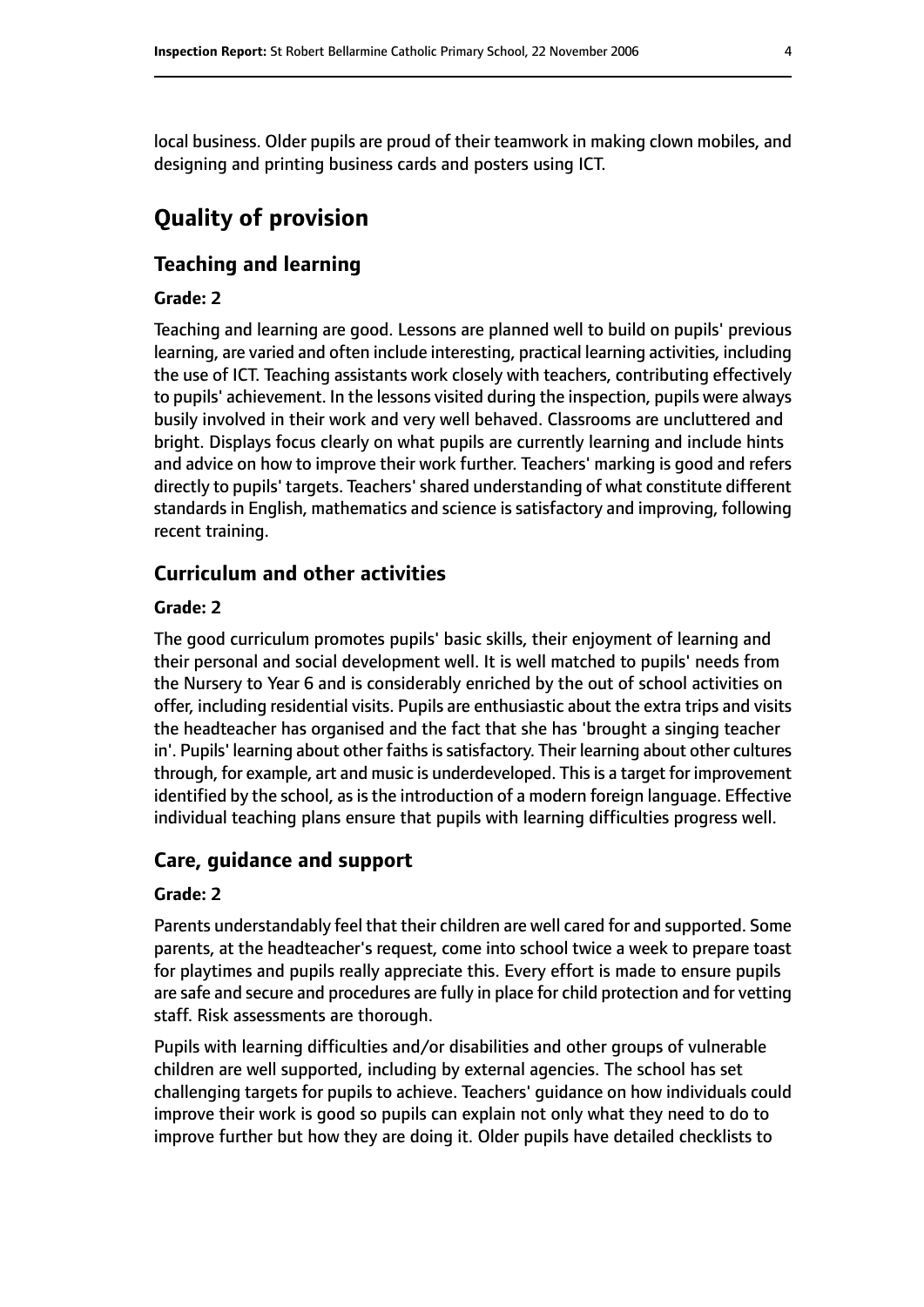complete to assess what they know and can do, leading them to take ownership of some aspects of their learning.

### **Leadership and management**

#### **Grade: 2**

From part of the very positive feedback from parents, this quote sums up the headteacher's influence. 'She has brought new energy and ideas.' Since taking up her appointment in September, the headteacher, very ably supported by the deputy headteacher, and informed by her monitoring the school's work, has made several, effective changes to improve the school. She has developed a stronger management team who take an active part in school improvement planning, and involved governors more in making decisions about the school's priorities, which they greatly appreciate. The deputy headteacher has developed a detailed tracking system and trained staff in its use so that pupils' progress is measured more accurately. Pupils know that they are benefiting from these changes because they, through their school council, are consulted on decisions and are well informed. They cite the development of the library as being important to their learning and the introduction of circle time as an effective way to discuss any problems they have. Leaders accurately identify ways in which the school could improve further, including how standards could be raised, and carefully plan how the school will achieve these aims. These plans have been in place for less than a full term but are already beginning to bear fruit as shown by the enthusiasm and competence of staff, the quality of work in pupils' books, their good attitudes and excellent enjoyment of school.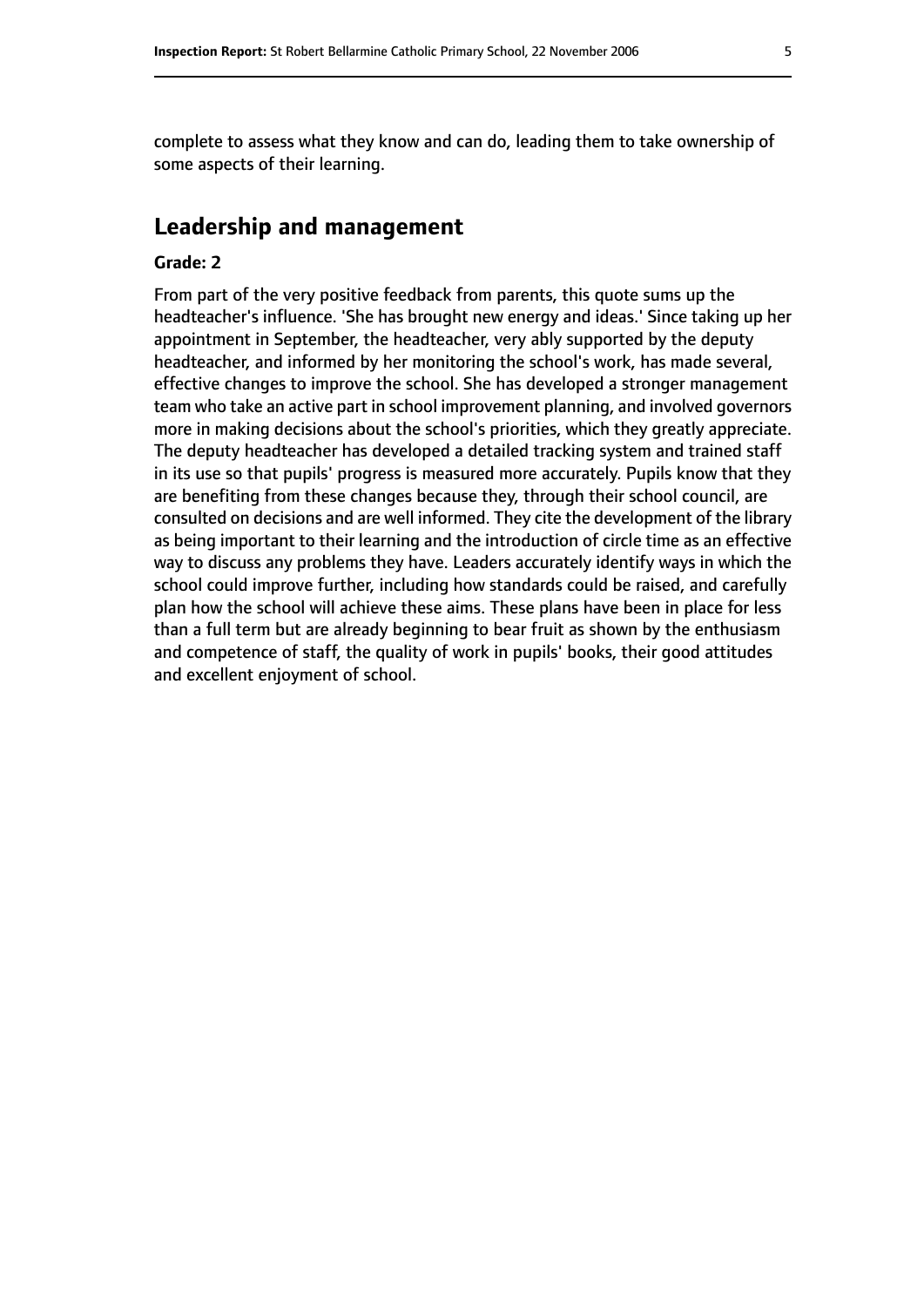**Any complaints about the inspection or the report should be made following the procedures set out inthe guidance 'Complaints about school inspection', whichis available from Ofsted's website: www.ofsted.gov.uk.**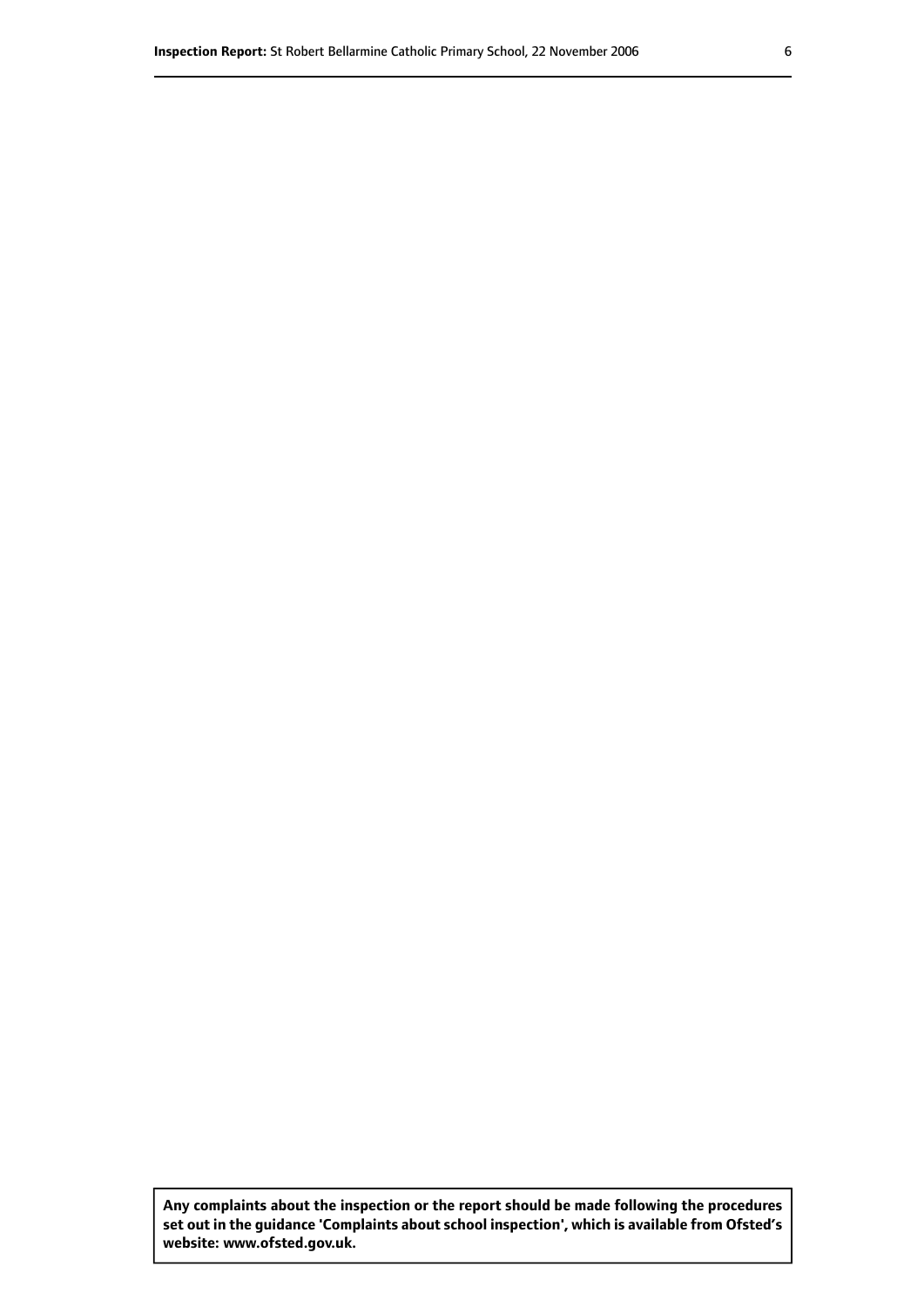# **Inspection judgements**

| Key to judgements: grade 1 is outstanding, grade 2 good, grade 3 satisfactory, and grade 4 | School         |
|--------------------------------------------------------------------------------------------|----------------|
| inadeauate                                                                                 | <b>Overall</b> |

# **Overall effectiveness**

| How effective, efficient and inclusive is the provision of education, integrated<br>care and any extended services in meeting the needs of learners? |     |
|------------------------------------------------------------------------------------------------------------------------------------------------------|-----|
| How well does the school work in partnership with others to promote learners'<br>well-being?                                                         |     |
| The quality and standards in the Foundation Stage                                                                                                    |     |
| The effectiveness of the school's self-evaluation                                                                                                    |     |
| The capacity to make any necessary improvements                                                                                                      |     |
| Effective steps have been taken to promote improvement since the last<br>inspection                                                                  | Yes |

# **Achievement and standards**

| How well do learners achieve?                                                                               |  |
|-------------------------------------------------------------------------------------------------------------|--|
| The standards <sup>1</sup> reached by learners                                                              |  |
| How well learners make progress, taking account of any significant variations between<br>groups of learners |  |
| How well learners with learning difficulties and disabilities make progress                                 |  |

# **Personal development and well-being**

| How good is the overall personal development and well-being of the<br>learners?                                  |  |
|------------------------------------------------------------------------------------------------------------------|--|
| The extent of learners' spiritual, moral, social and cultural development                                        |  |
| The behaviour of learners                                                                                        |  |
| The attendance of learners                                                                                       |  |
| How well learners enjoy their education                                                                          |  |
| The extent to which learners adopt safe practices                                                                |  |
| The extent to which learners adopt healthy lifestyles                                                            |  |
| The extent to which learners make a positive contribution to the community                                       |  |
| How well learners develop workplace and other skills that will contribute to<br>their future economic well-being |  |

# **The quality of provision**

| How effective are teaching and learning in meeting the full range of the<br>learners' needs?          |  |
|-------------------------------------------------------------------------------------------------------|--|
| How well do the curriculum and other activities meet the range of needs<br>and interests of learners? |  |
| How well are learners cared for, guided and supported?                                                |  |

### **Annex A**

 $^1$  Grade 1 - Exceptionally and consistently high; Grade 2 - Generally above average with none significantly below average; Grade 3 - Broadly average to below average; Grade 4 - Exceptionally low.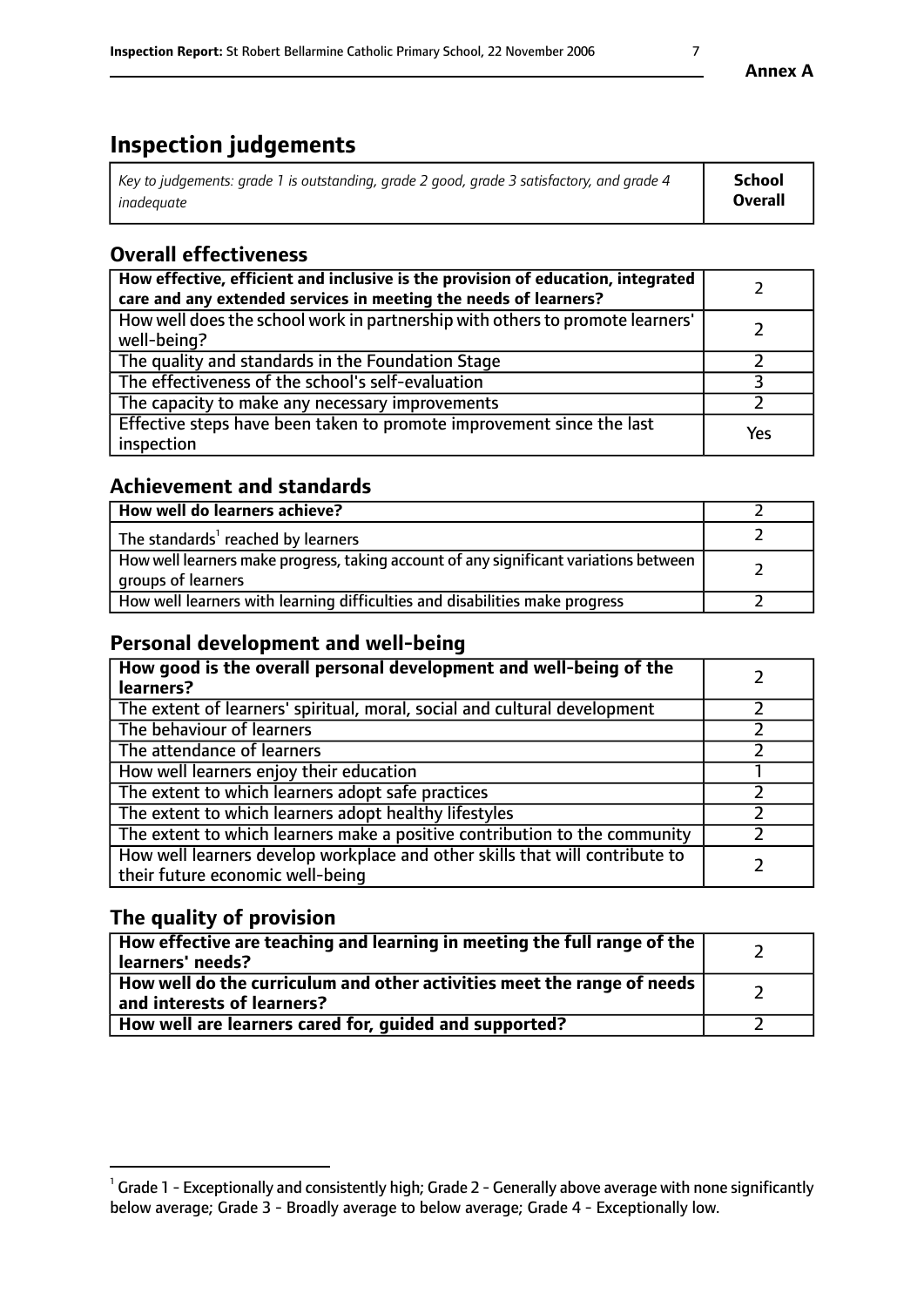# **Leadership and management**

| How effective are leadership and management in raising achievement<br>and supporting all learners?                                              |               |
|-------------------------------------------------------------------------------------------------------------------------------------------------|---------------|
| How effectively leaders and managers at all levels set clear direction leading<br>to improvement and promote high quality of care and education |               |
| How effectively performance is monitored, evaluated and improved to meet<br>challenging targets                                                 | 3             |
| How well equality of opportunity is promoted and discrimination tackled so<br>that all learners achieve as well as they can                     |               |
| How effectively and efficiently resources, including staff, are deployed to<br>achieve value for money                                          | $\mathcal{P}$ |
| The extent to which governors and other supervisory boards discharge their<br>responsibilities                                                  | 3             |
| Do procedures for safeguarding learners meet current government<br>requirements?                                                                | Yes           |
| Does this school require special measures?                                                                                                      | <b>No</b>     |
| Does this school require a notice to improve?                                                                                                   | <b>No</b>     |